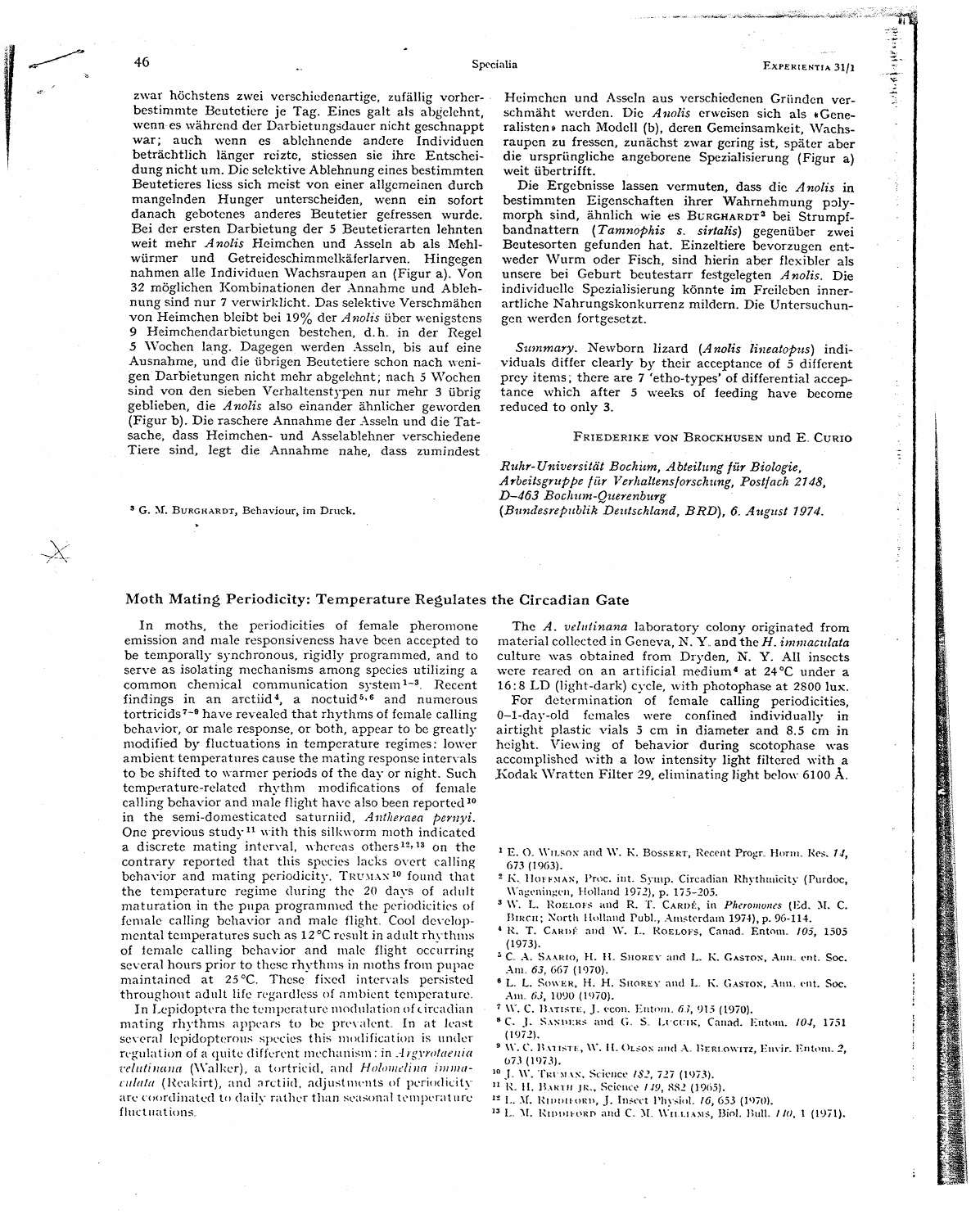Laboratory  $A$ . velutinana male response tests were conducted under a simulated scotophase of 0.35 lux and a photophase of 2800 lux. The bioassay chambers consisted of  $6 \times 8 \times 12$  cm plastic boxes holding 10 males. Throughout,  $10^{-2}$  equivalents of methylene chloride female abdominal tip extract on  $1 \times 2$  cm of filter paper were used as a stimulus for 1 min and wing fanning and flight were selected as the key behavioral responses. Males were assayed at hourly intervals and were not re-used. Field trials were conducted with an automated trap which



A) *A. velutinana*  $(N = 60)$  and B) *H. immaculata*  $(N = 100)$  female calling periodicities in a laboratory 16:s LD cycle alternated through daily temperature regimes of 24°, 16° and 24°C. Scotophase indicated by shaded areas. C) Laboratory flight response of A. velutinana males  $(N = 60)$  to female pheromone gland extract in 16:8 LD cycles at 24°C (broken line) and 16°C (solid line). Scotophase indicated by shaded area. D) Effect of ambient temperature on the mean time of wild male attraction in the field. Regression lines for the summer (top) and spring (bottom) are in solid line. The broken line is for the pooled flights.

indicated the hour of attraction and 25 mg **cis-** and trans-1 l-tetradecenyl and dodecyl acetates **(9:1:15)** as **a**  lure.

Results. At a constant temperature (24 °C) these species differ in their responses to the photoperiodic cues affecting entrainment of their endogenous female calling rhythms. The rhythm of *A.* velutinana is entrained by the lights-on signal and the endogenous rhythm persists in either constant photophase or scotophase (LD); in *H. immaculata* lights-off serves as the critical photoperiodic cue and the rhythm is maintained only in continual scotophase<sup>4</sup>. A. *velulinana* females reared and observed at  $24\text{°C}$  under a 16:8 LD call from the 1st h of darkness to its termination, whereas females held at 16°C initiate this interval some 6 h prior to scotophase (Figure a). Females of H. *immaculata* exhibit the same sort of temperature sensitive shift when contrasted at 16° and 24 **OC** (Figure b). In both species females alternated through  $24^\circ$ ,  $16^\circ$  and  $24^\circ$ C regimes modify their calling intervals in accordance with daily temperature. *A.*  velutinana overwinters as a pupa<sup>14</sup> and females from pupae chilled at 16°C from pupation until emergence, similar to the testing of *A. pernyi*<sup>10</sup>, exhibit the same adjustment of their calling rhythms as those maintained at 24 °C. Thus, in some Lepidoptera, the female modifies its calling periodicity in response to daily temperature fluctuations rather than possessing a fixed interval programmed during adult development, as previously reported **lo.** 

*A. velutinana* males exhibit a similar temperature sensitivity of their periodicity of pheromone response. In laboratory bioassays at  $24^{\circ}$ C males were stimulated by natural pheromone extracts only during scotophase. whereas at 16°C male response occurred as much as 6 h prior to scotophase (Figure *c).* Under natural conditions the timing of attraction of wild males to the synthetic pheromone blend<sup>15</sup> was correlated with temperature. In central Sew York in late April and early May during the spring flight, attraction occurred in the afternoon, whereas in the July summer flight, attraction took place after sunset (Figure d). Regression analyses comparing the average h of attraction and the temperature

**l4** P. J. CHAPMAN and **S.** E. 1-IESK, *Torfricid Fauna* of *Apple* **in**  New York (Special publ. New York State Agric. Exp. Station, Geneva 1971), 122 p.

**l5 W.** ROEL.OFS, A. **HIL,L** and **I<. CARUE,** J. cheni. I<col. 7, **83** (1975).

Effects of a decrease in temperature of  $24^{\circ}$  to  $16^{\circ}$ C on the initiation of female calling behavior and male pheromone responsiveness in the laboratory under **a** 16: S **1.D** 

Specialia

| Hours relative to scotophase | Percent females calling $(N = 50)$ |    |    |                  | Percent male pheromone response $(N = 60)$ |                |
|------------------------------|------------------------------------|----|----|------------------|--------------------------------------------|----------------|
|                              | min at $16^{\circ}$ C              |    |    | Constant $24 °C$ | $15 \text{ min}$ at $16^{\circ}$ C         | Constant 24 °C |
|                              | 10                                 | 30 | 60 |                  |                                            |                |
| $-8$                         |                                    |    |    |                  | $+0$                                       | 20             |
| $-2$                         |                                    |    |    |                  | 62                                         | 20             |
| $-6$                         |                                    |    |    |                  | 80                                         |                |
| $-5$                         |                                    | 8  | 13 |                  | 73                                         |                |
| -- 4                         |                                    | 17 | 22 |                  |                                            |                |
| $-3$                         | 13                                 | 25 | 31 |                  | 75                                         |                |
| $-2$                         | 13                                 | 27 | 31 |                  | 98                                         |                |
| $\cdots$                     | 11                                 | 20 | 25 |                  | 97                                         |                |
| 0                            | 12                                 | 30 | 35 | 0                |                                            |                |
| $\cdot$ 1                    | 36                                 | 36 | 36 | 17               |                                            |                |